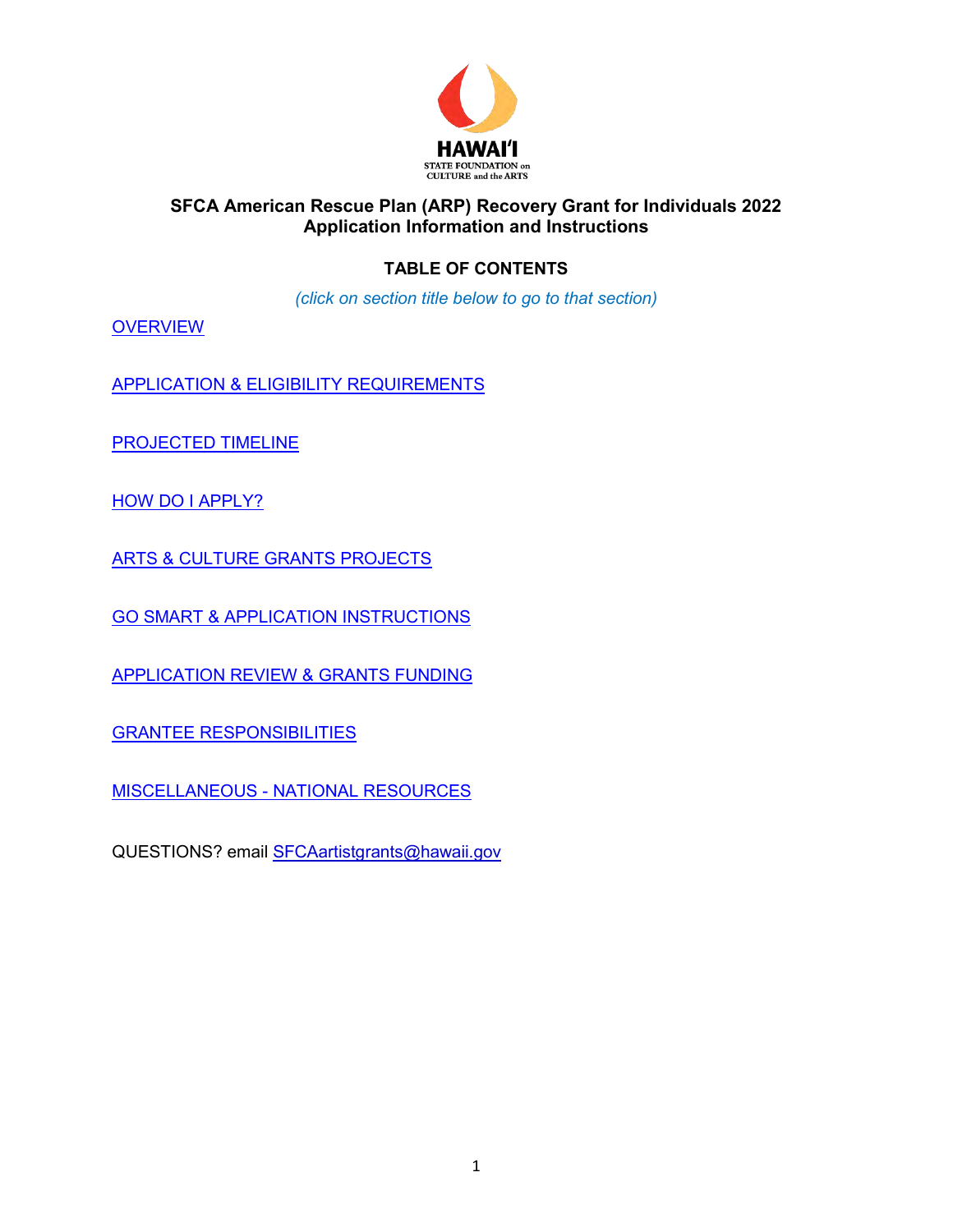

## <span id="page-1-0"></span>**OVERVIEW**

## **About The Individual Artist Program**

The State Foundation on Culture and the Arts (SFCA) provides public funds through the Individual Artist Program to recognize and support individual artists in Hawai`i. Individual artist grants support projects that are designed to promote, perpetuate and preserve culture and the arts in Hawai'i. Individual artists include teaching artists, traditional arts cultural practitioners, and Western-based and contemporary artists.

**SFCA Mission** – *To promote, perpetuate, and preserve culture and the arts in Hawai`i* 

**SFCA Vision** – *"We envision a thriving and vibrant Hawai`i enriched by culture and the arts"* 

## **What Is The SFCA American Rescue Plan (ARP) Grant?**

The State Foundation on Culture and the Arts (SFCA), with support from the National Endowment for the Arts (NEA) through the American Rescue Plan Act, developed a relief grant to assist eligible individual artists across the State of Hawai`i. This emergency funding is designed to support the arts and culture sector as it recovers from the devastating impact of COVID-19.

The State Foundation on the Culture and the Arts will utilize this funding to administer two types of grants benefiting the state's culture and arts community: one for individual artists (*see individual artists below*) and one for nonprofit culture and arts organizations.

The legal provisions for individual artist grants are in Sections 9-11 through 9-18 of the Hawai'i Revised Statutes. Grants are subject to available funding. During the application period, all eligible applications received by the application deadline are considered. Grants Panels review the applications and submit their funding recommendations to the SFCA Board of Commissioners. The SFCA Board of Commissioners has final approval of the recommendations.

## <span id="page-1-1"></span>**APPLICATION & ELIGIBILITY REQUIREMENTS**

The following are requirements AT THE TIME of application.

#### **SFCA American Rescue Plan (ARP) Recovery Grant for Individuals 2022:**

This is a **project-based community-impact arts and culture grant** that individual artists (*see individual artists below*) can apply for.

#### **Individual Artists in Hawai`i are:**

- Teaching Artists
- Traditional Arts Cultural Practitioners
- Western-based and Contemporary Artists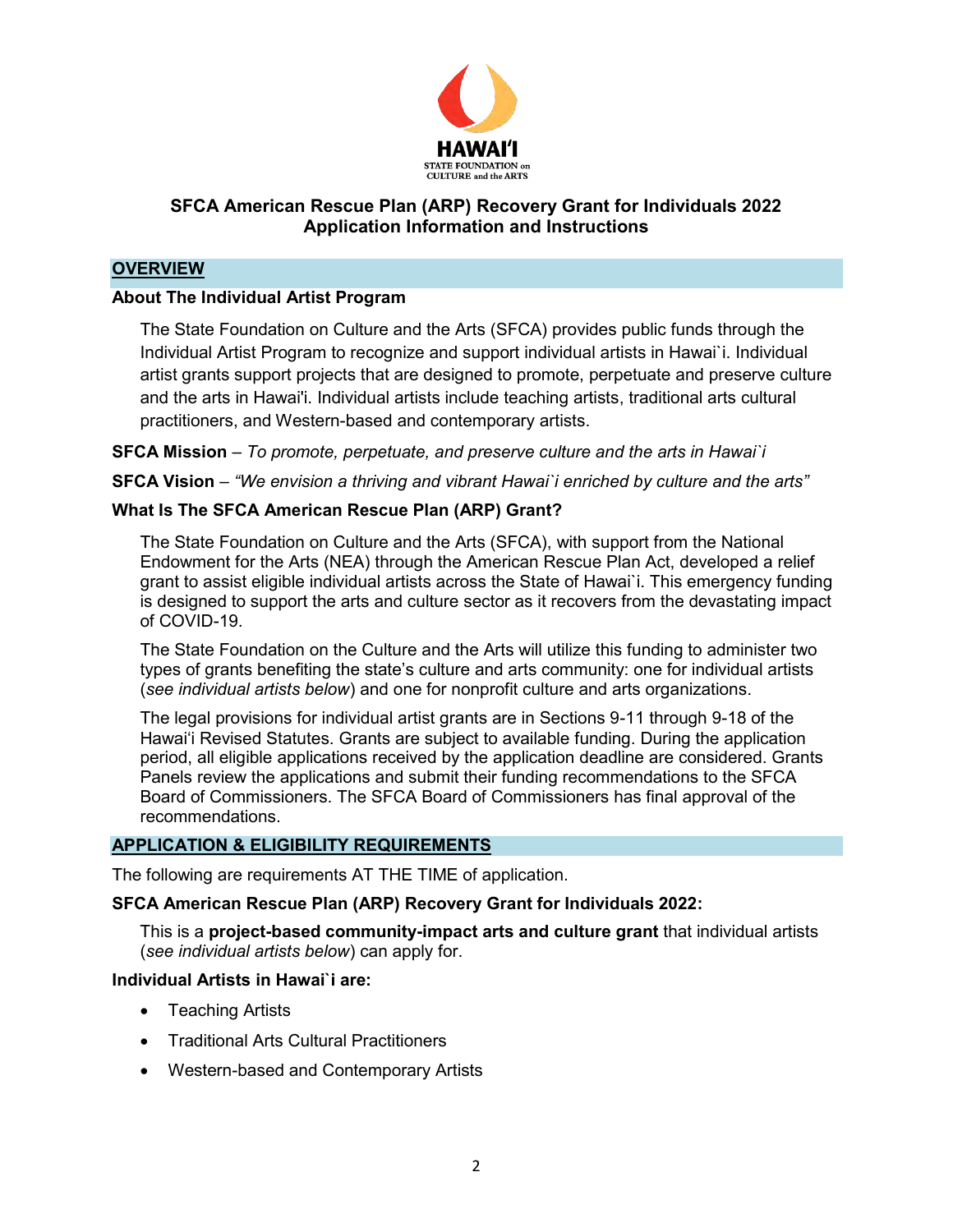

## **Application Requirements**:

- Meet the individual eligibility requirements (*see below*)
- Each grant is \$7,225 and is only for individual artist stipend/artist fees to carry out specific projects and activities consistent with the [programmatic objectives of the SFCA.](https://sfca.hawaii.gov/wp-content/uploads/2021/01/Biennium-Grants-Categories-2022-2023-rev01-20-2021.pdf)
- Only ONE application per individual artist applicant
- The entire application is submitted online in Hawai'i GO Smart
- Projects must be implemented entirely in the State of Hawai'i
- Projects are not intended to fulfill academic requirements
- Project implementation period is January 1, 2022 through June 30, 2022
- A Final Report is required upon project completion

## **Eligibility Requirements:**

- U.S. citizen or permanent resident
- State of Hawai`i resident
- Age 18 years or older
- Not barred or suspended from receiving federal funds
- Not an SFCA Staff or Commissioner or immediate family member of an SFCA Staff or Commissioner
- Minimum one year of project experience with the type of project proposed
- Registered and compliant with Hawai`i Compliance Express [\(https://vendors.ehawaii.gov/hce/\)](https://vendors.ehawaii.gov/hce/)

Go to **Eligibility Section** in these instructions for more information.

## **Ineligible Applicants:**

- **SFCA Staff and Commissioners**
- Immediate family members of SFCA Staff and Commissioners

#### <span id="page-2-0"></span>**PROJECTED TIMELINE**

- August 1, 2021 Application open in GO Smart
- September 30, 2021 Application deadline in GO Smart
- October 2021 Panel review of applications
- November 2021 Board of Commissioners approve panel-recommended priority list of applications to be funded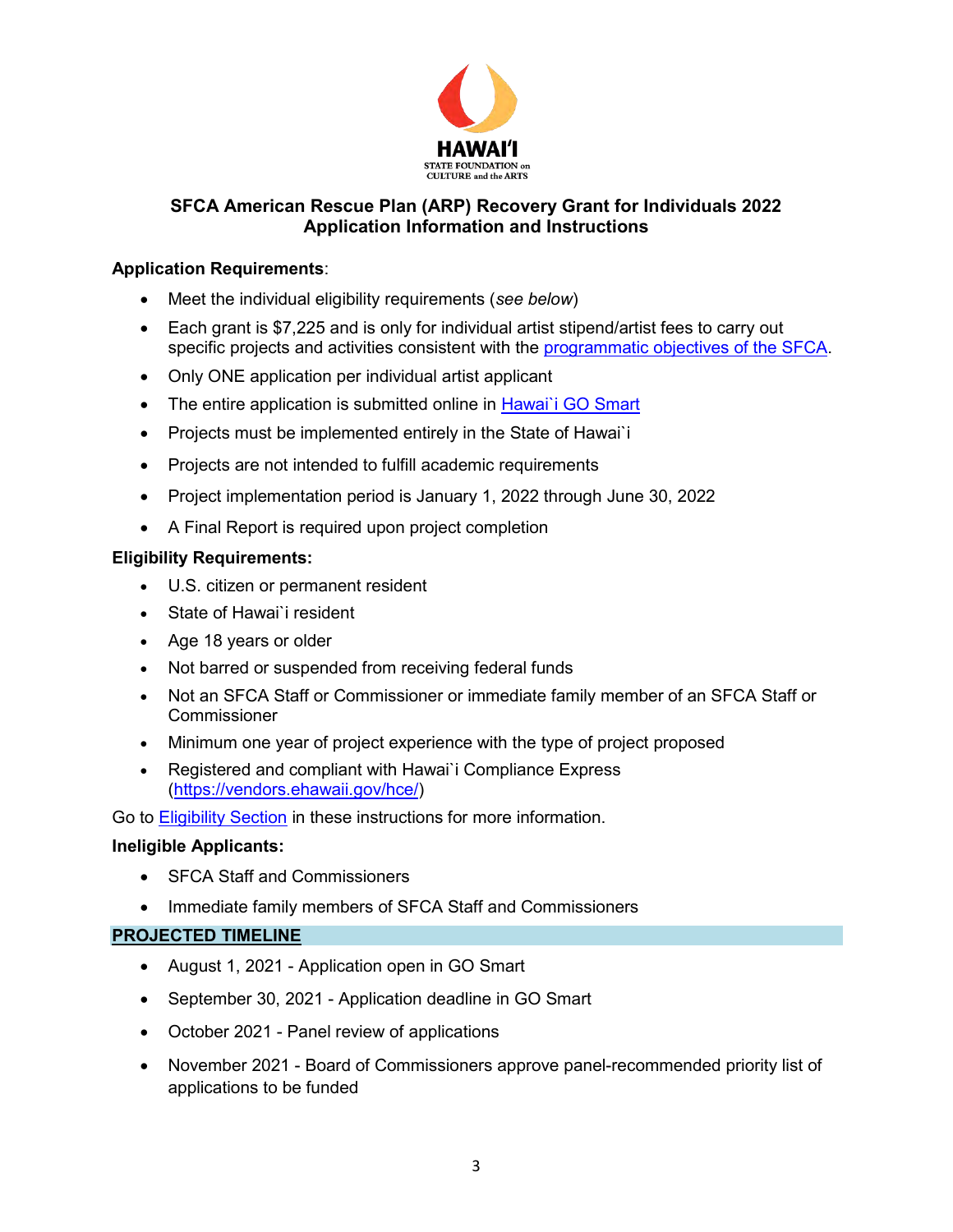

- November/December 2021 Notification of funding / Contracting begins
- January 1, 2022 through June 30, 2022 Project implementation period
- July 30, 2022 Final report and final invoice deadline

#### <span id="page-3-0"></span>**HOW DO I APPLY?**

All eligibility requirements must be met and required application materials must be complete and submitted via the Hawai'i GO Smart online application system by the application deadline.

- **Online Applications OPEN**  Sunday August 1, 2021, at 12:00 am (HST)
- **Online Applications DEADLINE** Thursday September 30, 2021 at 11:59 pm (HST)

Applications that are not eligible at the time of the online application deadline will not be accepted.

#### **Contact Our Grants Staff:**

- **Email us at: [SFCAartistgrants@hawaii.gov](mailto:SFCAartistgrants@hawaii.gov)**
- Leave a phone message at: 808-586-0771

## **Application Resources in GO Smart and the SFCA website**

- [Individual Artist FAQ](https://sfca.hawaii.gov/wp-content/uploads/2021/08/SFCA-ARP-Individual-Artist-2022-FAQ.pdf) (PDF)
- Individual Artist Application Information & Instructions (PDF)
- [Sample Complete Individual Artist Application](https://sfca.hawaii.gov/wp-content/uploads/2021/08/Sample-Complete-Individual-Artist-Application.pdf) (PDF*)*
- [Project Grant Categories](https://sfca.hawaii.gov/wp-content/uploads/2021/01/Biennium-Grants-Categories-2022-2023-rev01-20-2021.pdf) (PDF) *The arts & culture grants categories and descriptions are the same for projects proposed by organizations and individuals.*
- [Project Grant Rubric](https://sfca.hawaii.gov/wp-content/uploads/2021/08/Rubric_Project-Grant_Individual-Artist-ARP.pdf) (PDF)

#### **Grants Resources on the SFCA website:**

[www.sfca.Hawaii.gov](http://www.sfca.hawaii.gov/) 

- [SFCA website grants page](https://sfca.hawaii.gov/grants/)
- [SFCA Strategic Plan 2019-2023](https://sfca.hawaii.gov/wp-content/uploads/2018/06/SFCA-Strategic-Plan-2019-2023.pdf) (PDF)
- [Planning Guide to Writing Grant Proposals](https://sfca.hawaii.gov/wp-content/uploads/2020/10/Planning-Guide-to-Writing-Grant-Proposals-Presentation.pdf) (PDF)
- <span id="page-3-1"></span>• [Identifying Bias in the Grant Review Process](https://vimeo.com/514520192) (Video)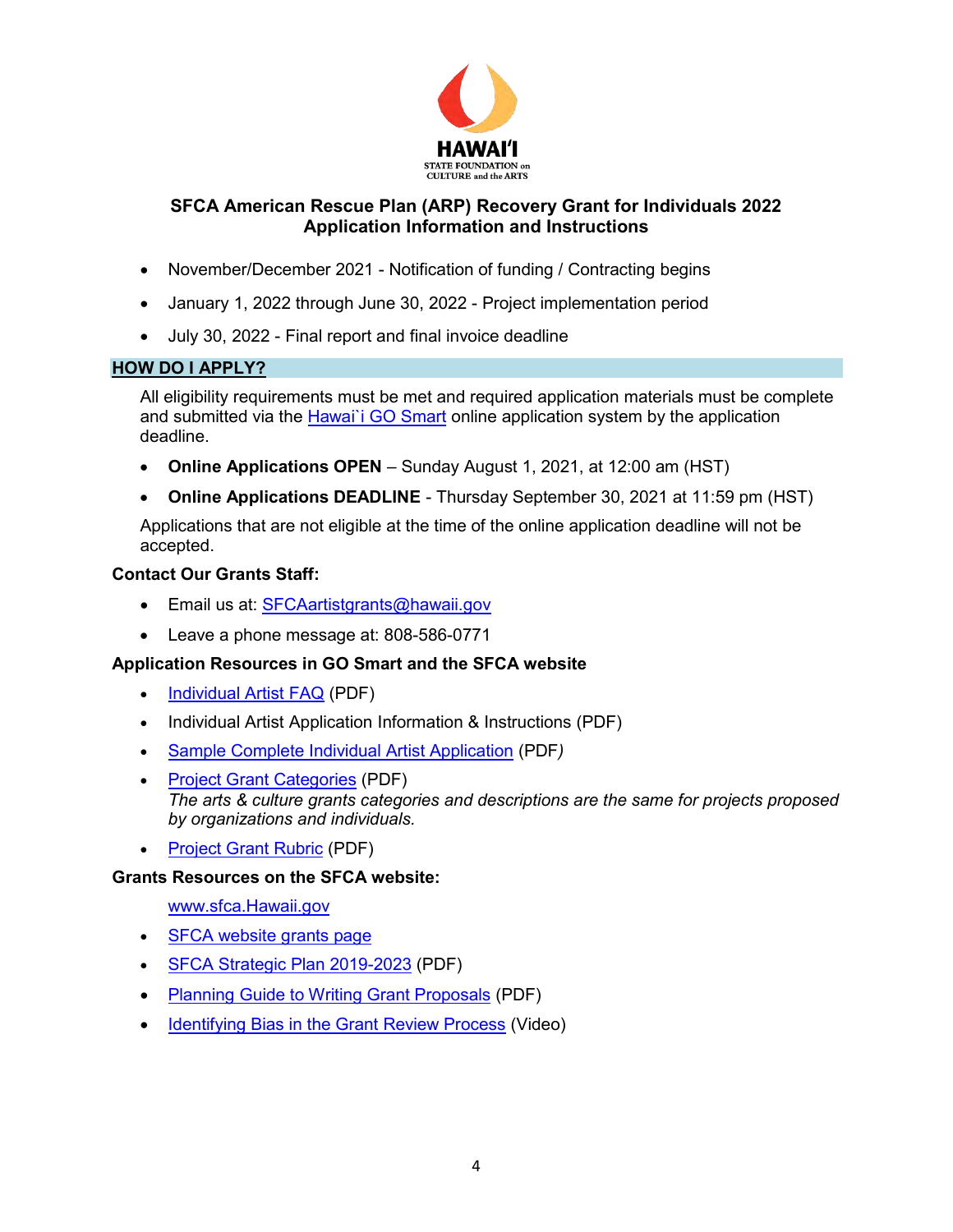

## **ARTS & CULTURE GRANTS PROJECTS**

## **Project Grants Categories Align With SFCA Strategic Priorities**

The project grant categories all align with the four [SFCA Strategic Priorities.](https://sfca.hawaii.gov/wp-content/uploads/2020/09/SFCA-Strategic-Plan-2019-2023.pdf) The arts & culture [project grant categories and descriptions](https://sfca.hawaii.gov/wp-content/uploads/2021/01/Biennium-Grants-Categories-2022-2023-rev01-20-2021.pdf) are the same for projects proposed by organizations and individuals.

- Heritage & Preservation project category (CULTURE priority)
- Community Arts project category (ENGAGEMENT priority)
- Arts Education project category (EDUCATION priority)
- Presenting & Performing Arts project category (THE ARTS priority)

# **Examples of Arts and Culture Projects That You Can Do**

<span id="page-4-0"></span>Project completion within the project implementation period means that all of the project activities are completed and delivered (i.e. created, presented or performed, available for participation or use by your project's target audience.

Project Activity Formats:

- Virtually/On-line
- Streaming
- Broadcast radio or television
- In-person

Project Activities May Take Place in Different Venues:

- Public places (inside or outside)
- Private places (inside or outside)
- Web-based sites

Project Activity Types May Include:

- Exhibitions, Displays
- Performances, Readings
- Lectures, Lecture-Demonstrations
- Workshops, Classes
- Residencies, Professional Development
- Creating art works, cultural works
	- o Composing
	- o Choreographing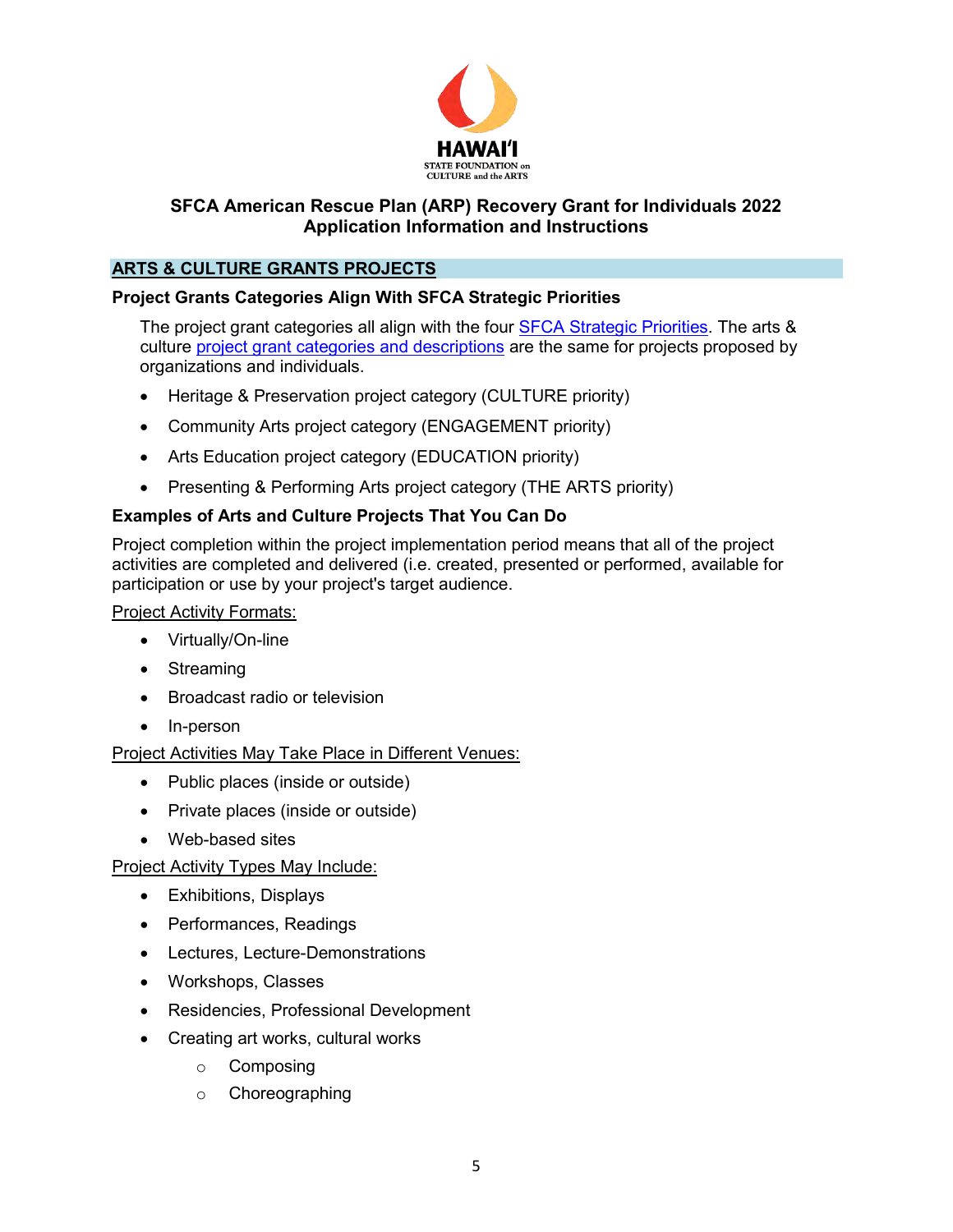

- o Literary works, playwriting
- $\circ$  Visual, Craft and Occupational art works (includes fishnets, Hawaiian tools and instruments, etc.)
- o Broadcasts (radio, tv, web-based)
- o CD or DVD production
- o Podcasts
- Building/Maintaining culturally significant works
	- o Traditional hale
	- o Fishponds
	- o Stone/Rock walls
- Presentations in Festivals, Conferences, Seminars, Institutes
- Teaching: In-School time, Out-of-School time (including arts, culture, arts or culture integration)

#### <span id="page-5-0"></span>**SFCA Priority Underserved Populations**

- Neighbor Islands (Hawai`i Kaua`i, Lana`i, Maui, Moloka`i)
- Rural (neighbors islands and rural O`ahu)
- At-risk children and adults (e.g. incarcerated, homeless, poor)
- Individuals with neurodiverse or physical disabilities

#### **GO SMART & APPLICATION INSTRUCTIONS**

#### **GO Smart User Information:**

#### Operating System

GO Smart advises that you use Windows XP or later for PCs. For Macintosh users, use Mac OS X or later. To check the operating system you have on a PC, right-click on My Computer (usually found on the desktop). A system properties window will appear. Under the General tab, you will find the operating system for your computer. On a Mac, go to the Apple menu and select "About This Mac".

#### Mobile Capability

All elements of GO Smart can be accessed from your mobile device, but you must have a working data connection.

Browsers for GO Smart

- Use Chrome, Safari, or Firefox for an optimal experience.
- Internet Explorer is not recommended.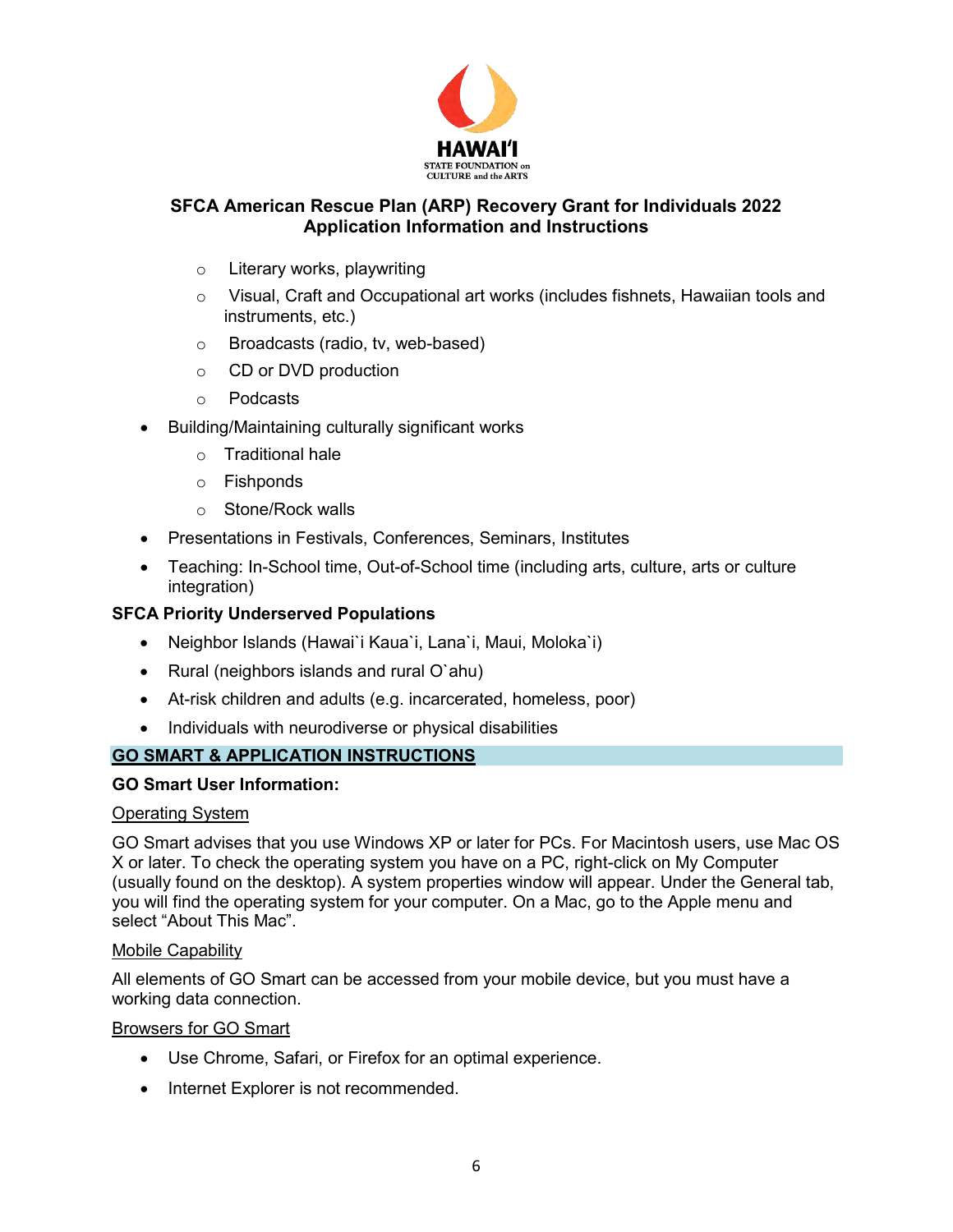

 Older AOL browsers are incompatible with GO Smart Online grant system and will not allow you to correctly submit an application. If you use AOL, you may still access the Internet through AOL. Once you are connected to the Internet, minimize the welcome screen window and open Chrome, Safari, or Firefox to access GO Smart Online grant system.

#### Pop-up Windows

 Pop-up windows are used to provide additional and supplemental information for a website. Many users disable these windows to avoid unwanted advertisements. Disabling pop-up windows will block some elements of GO Smart from performing properly. You must allow pop-up windows to appear in order to use GO Smart successfully. If you have installed "pop-up blocker" software, spy ware with "pop-up blocking" features, or additional toolbars with blocking capabilities you must disable these features and allow pop-up windows. When working in a pop-up window during the application process, you can close the windows when you have finished and return to the application. To do so, close the window by clicking on the "X" in the upper right hand corner of the pop-up window (upper left hand corner for MAC users).

#### Cookies

 Cookies must be enabled to work with GO Smart. All browsers have cookies enabled by default. If you find you are unable to login with a correct username and password, check your browser's cookie settings. To check your browser's cookie settings, [google](https://google.com/) your [browser name] + "cookie settings" (i.e. "Safari cookie settings") and follow any steps that are provided.

#### Copy and Paste

• It is advisable that you craft your narrative text responses for grant application questions in a word processor (such as Word) before copy and pasting the text into GO Smart. Use the document to edit your text and count characters. Save the document for your records.

#### **Formatting**

 Most formatting created in Microsoft Word, such as bold, italicize, underline, or indent will not transfer into GO Smart. Bullets will become dashes. We recommend reviewing the PDF of your application before submitting so that you can verify the appearance of your responses.

#### **Hawai`i GO Smart Online – Login:** (*see snapshot below*)

#### <https://hawaii.gosmart.org/login.php>

• If you are already registered in GO Smart, enter your user name and password, then click 'Login'.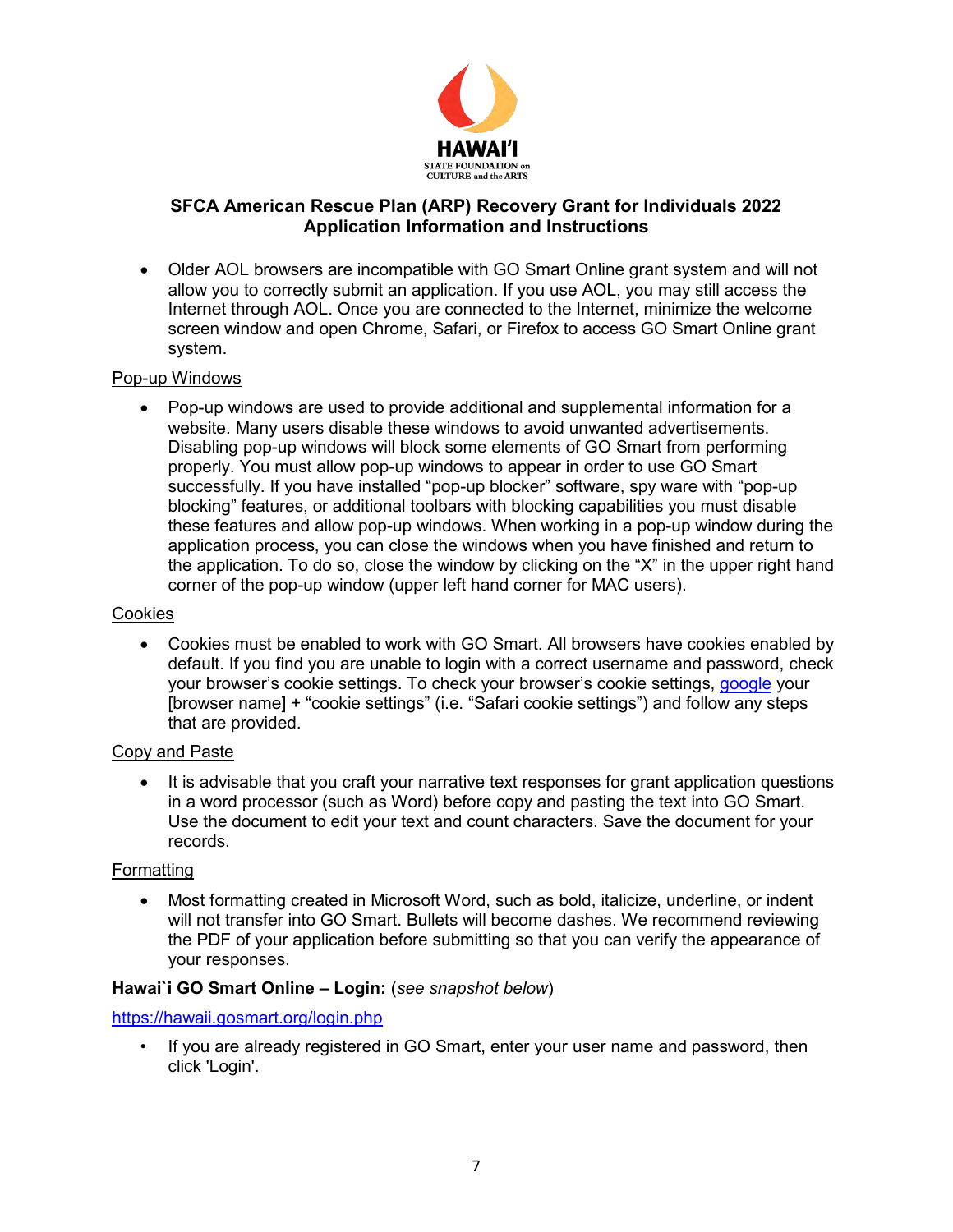

- If you forgot your password, and you click 'Remind Me', the email that you registered with will receive a message.
- You can reset your password by filling in the email that you registered with and your username. Then click 'Reset Password'.
- If you do not remember whether you are registered, or you think you changed your email, we can check for you, email us at – [SFCAartistgrants@hawaii.gov](mailto:SFCAartistgrants@hawaii.gov)
- If you are NOT already registered, then you must create a new profile.

| <b>HAWAI'I</b><br><b>STATE FOUNDATION and</b><br><b>CULTURE and the ARTS</b> |                               |                        |                                                              |       |
|------------------------------------------------------------------------------|-------------------------------|------------------------|--------------------------------------------------------------|-------|
| Home                                                                         | Artists in the Schools (AITS) | <b>Biennium Grants</b> | SFCA American Rescue Plan (ARP) Recovery Grant- Organization | Login |
| Login                                                                        |                               |                        |                                                              |       |
|                                                                              | <b>User Name:</b>             |                        |                                                              |       |
|                                                                              | Password:                     |                        |                                                              |       |
|                                                                              |                               | Login                  | Forgot your Username?                                        |       |
|                                                                              | Enter your email address:     |                        |                                                              |       |
|                                                                              |                               | Remind me!             |                                                              |       |
|                                                                              | Enter your email address:     |                        | Forgot your Password?                                        |       |
|                                                                              | Enter your username:          |                        |                                                              |       |
|                                                                              |                               | <b>Reset Password</b>  |                                                              |       |
|                                                                              | New to the site?              |                        | Click Here to create a new profile.                          |       |

#### **Congressional and State Districts**

- This information is required in your GO Smart Applicant Profile when you register for your login.
- These data are used to provide SFCA with an overview of areas served statewide with arts and culture, by districts. For Congressional Districts: <https://www.govtrack.us/congress/members/HI#representatives> Hawai'i has two congressional districts.
	- $\circ$  The 1st District encompasses urban Honolulu and its immediate suburbs -District 1 is Representative Ed Case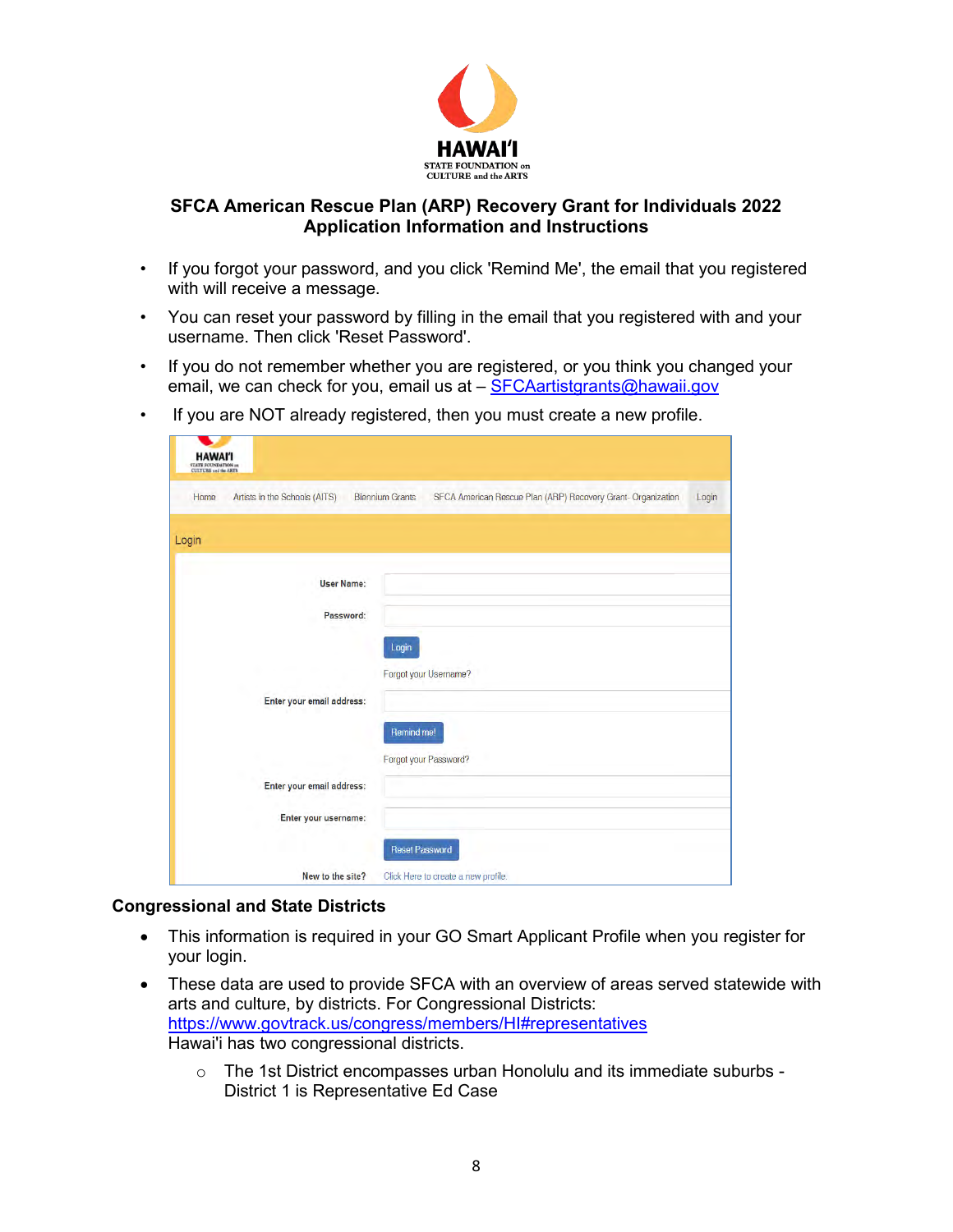

- $\circ$  The 2nd District includes the rest of O'ahu and all other islands District 2 is Representative Kaiali`i Kahele
- o Both Senators serve the entire state
- For State Senate and House Districts:<https://www.capitol.hawaii.gov/findleg.aspx>

#### **Once You Are Logged In:**

GO Smart will take you to the Active Programs, which is a list of all the current application or final report cycles. On the GO Smart menu bar, you will see 'Current Programs & Applications', and below that 'Active Programs'.



Scroll down to 'SFCA American Rescue Plan (ARP) Recovery Grant (Individual) 2022'. Click on 'START' to begin your application.



Every time you return to resume work on your application, you will see 'EDIT' with your application number. 'IN PROGRESS' means you are still working on your application. You will also see 'View PDF', so if you click on this, your PDF as of the last time you saved your application will open. Every time you save your work, the PDF will refresh automatically.

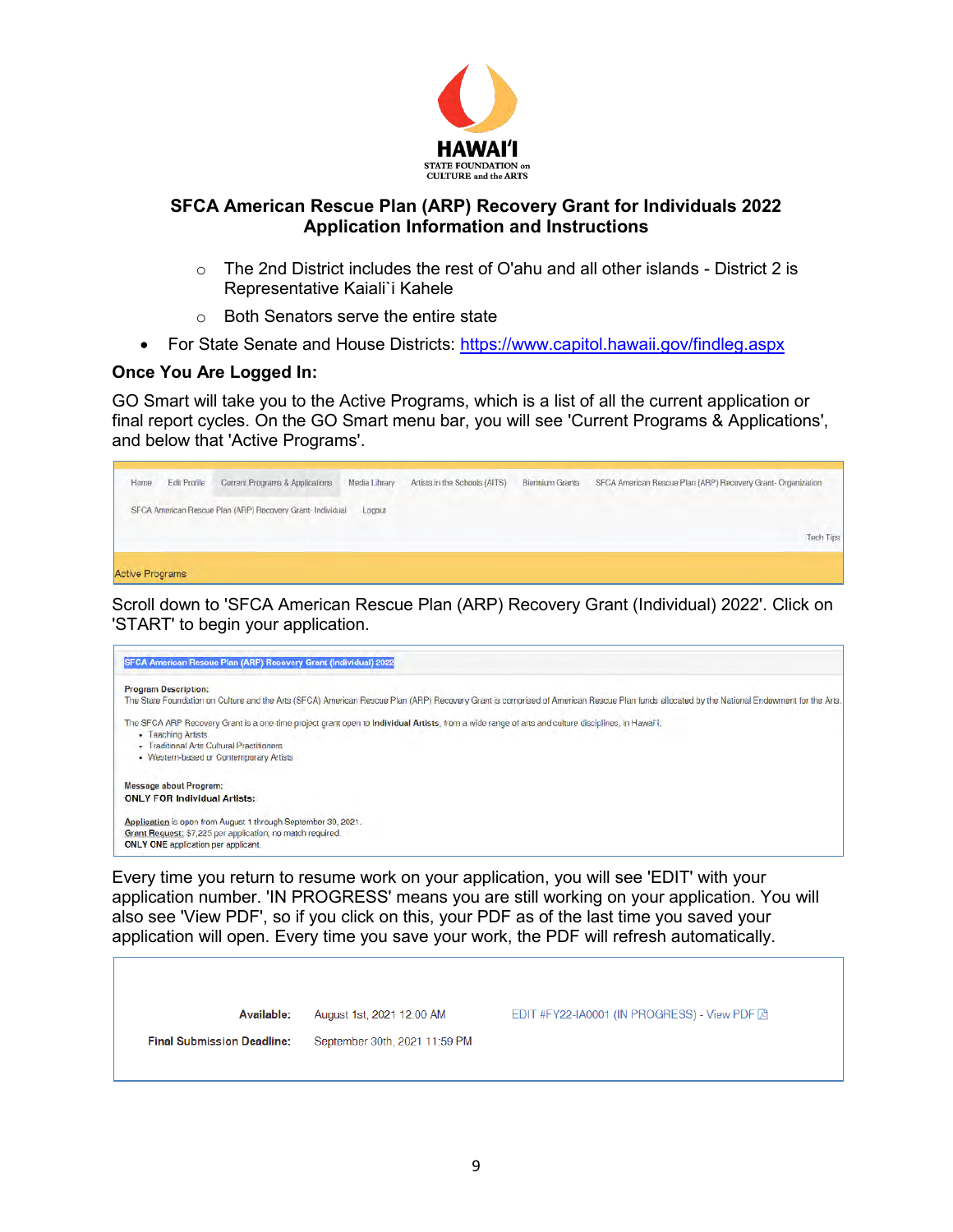

### **GO Smart Application Sections:**

- There is one (1) main GO Smart profile page and it is the page where you filled in your registration information. This information stays in the system and can be updated as needed. This information is necessary when SFCA reports to the NEA.
- Then, there are seven (7) sections for this application.



 Save your application as you work AND view your application PDF at any time. Make sure to save your work as you complete your entries. If you would like to see what the application will look like or download the draft/final application, click on 'View PDF' on the bottom of the page you are working on.



#### <span id="page-9-0"></span>ELIGIBILITY Section

- Begin your registration or update your registration in Hawai`i Compliance Express immediately.
- Make sure that you are compliant by the application deadline. You are required to upload your **compliant** certificate with your application.
- Any applications with Hawai`i Compliance Express certificates that are uploaded with a NOT COMPLIANT status will be ineligible.

Exception as of 8/5/2021 - Pursuant to the Governor's Emergency Proclamation, signed August 5, 2021, §103-53, Hawaii Revised Statutes (HRS), Internal Revenue Service (IRS) tax clearances are suspended with conditions. Due to delays in IRS federal taxes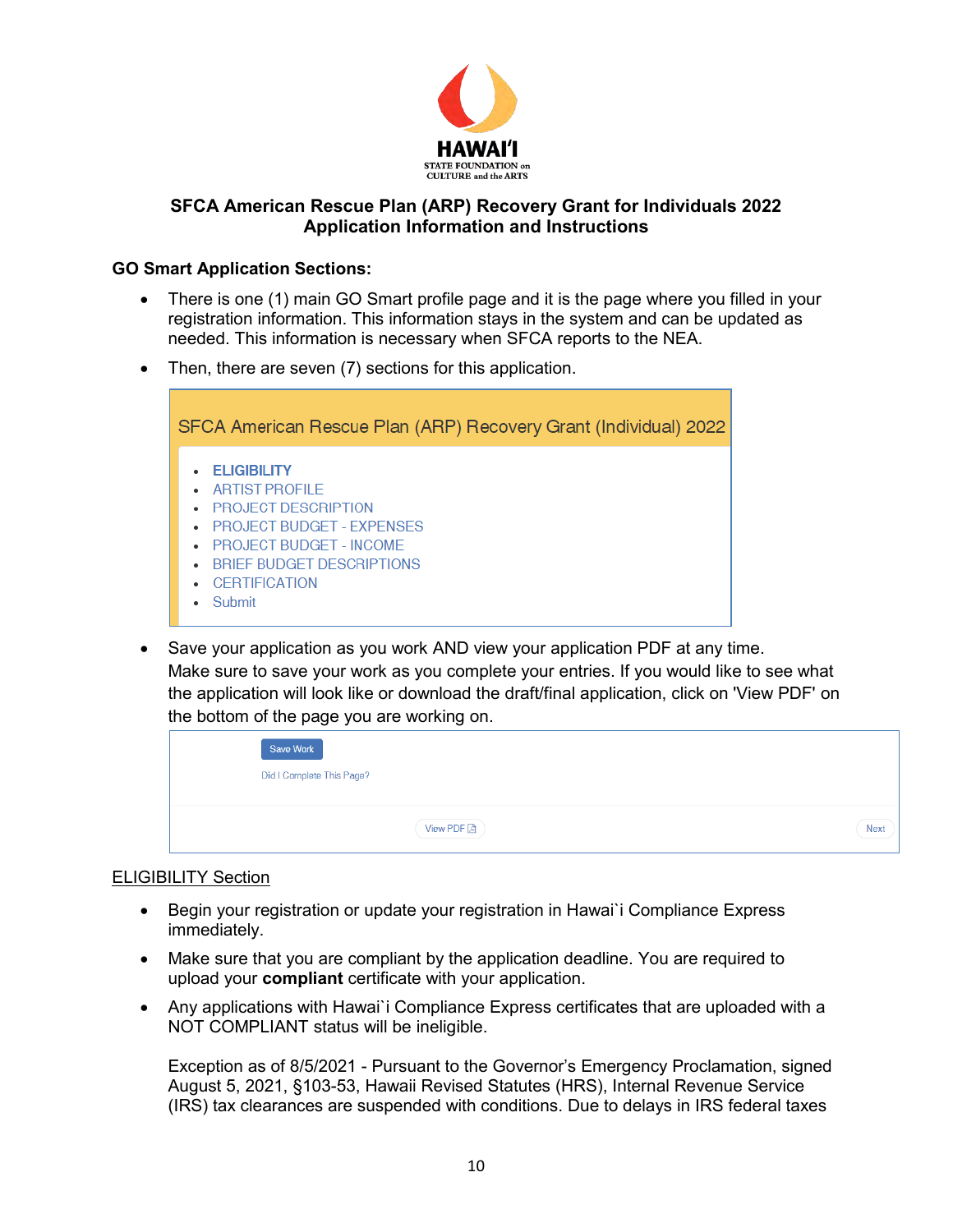

compliance, the Governor's Emergency Proclamation of 8/5/2021 allows state offices to accept non-compliant certificates IF the only non-compliant item listed is Internal Revenue Services as either "Submitted" "Pending" or "Not Compliant" **Important:** Please note this is an Emergency Proclamation and could change or be extended at any time, including at the time of contracting awards approved for funding.

 *NOTE: Your identifying information in Hawai`i Compliance Express for the compliance certificate must match exactly with your identifying information in Form W-9 that SFCA will need for contracting grants that are approved for funding.* 

You will certify that you are an eligible individual to apply and upload your compliance certificate here. Upload your compliance certificate as soon as you obtain it.

| * I certify:              | <b>V</b> I certify                                              |
|---------------------------|-----------------------------------------------------------------|
| * Electronic Signature:   | <b>Individual Artist</b>                                        |
| * Date signed:            | 24<br>2021<br>5<br>$\checkmark$<br>$\checkmark$<br>$\checkmark$ |
| * Compliance Certificate: | No file uploaded.<br>upload file                                |
|                           | <b>Save Work</b>                                                |
|                           | Did I Complete This Page?                                       |
|                           | <b>View PDF</b> 因                                               |

Name your file - Compliance\_Your Name.pdf For example - Compliance\_Individual Artist.pdf

## APPLICANT PROFILE

This is where you registered in GO Smart with your contact and individual applicant information, including your username and password.

For District information (Congressional, State Senate, State House), here is where you can obtain information for your districts.

## ARTIST PROFILE Section

The Artist Profile section is for SFCA to collect additional artist profile information. **This section will not be evaluated in the panel review**. Most of these questions are checkboxes, so it is easy for you to fill out.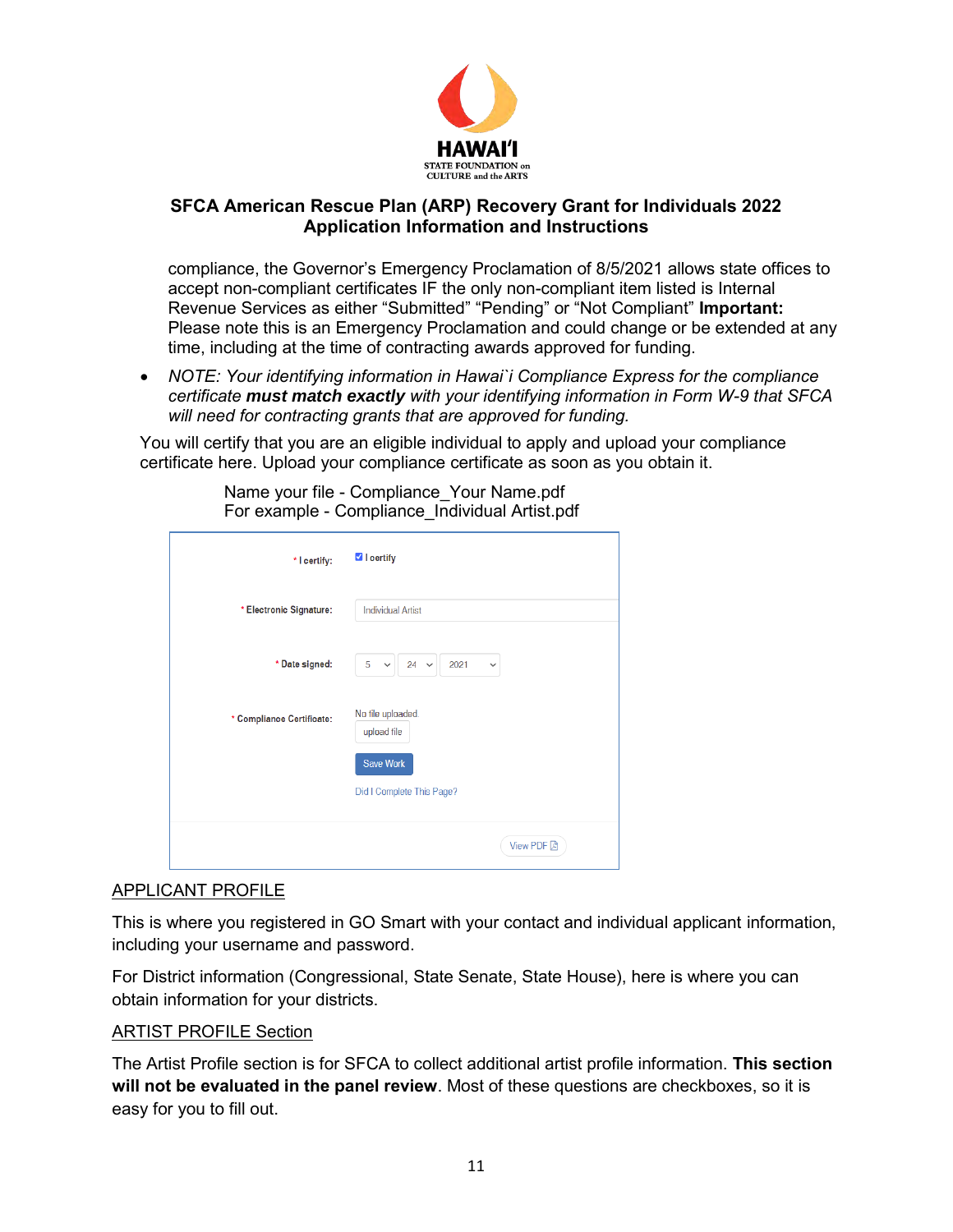

- How did you find out about this grant? (select all that apply)
- Primary Island where you live, are based, or primarily work: (select one)
- Preferred Pronouns (OPTIONAL): (select one if you choose to answer)
- Race/Ethnicity (OPTIONAL): If you choose to answer, please write those race/ethnicity you identify with here
- How many years have you been an active practicing artist? (includes teaching artists, traditional arts cultural practitioners, western-based and contemporary artists): (select one)
- I am actively practicing as a: (select all that apply)
- My Artistic/Cultural Discipline(s): (select all that apply)
- Populations that I often serve: (select all that apply)
- Type of Program Support I would benefit from the following types of individual artist program support: (select all that apply)
- School/Nonprofit Organization Do you also have your own school or nonprofit organization to support your arts/culture work? (select all that apply)

#### PROJECT DESCRIPTION Section

To keep in mind as you write your application - put yourself in the Panelist seat and ask yourself "will the panelists clearly understand what I am trying to do?".

*For the narrative questions, there are specific character limits. HINT - word process your answers, then cut and paste into GO Smart.* 

Project description questions will cover:

- o What are your project activities
- o Your experience with this kind of project
- $\circ$  How, when, where will you do your project activities
- o Who will the project benefit and how or why
- o How will you gauge project success
- o Work samples (Application Support Materials).
- Project Title 75 characters
- Award Request = select \$7.225
- Grant Category select one of the four listed (each grant category is aligned with one SFCA strategic priority)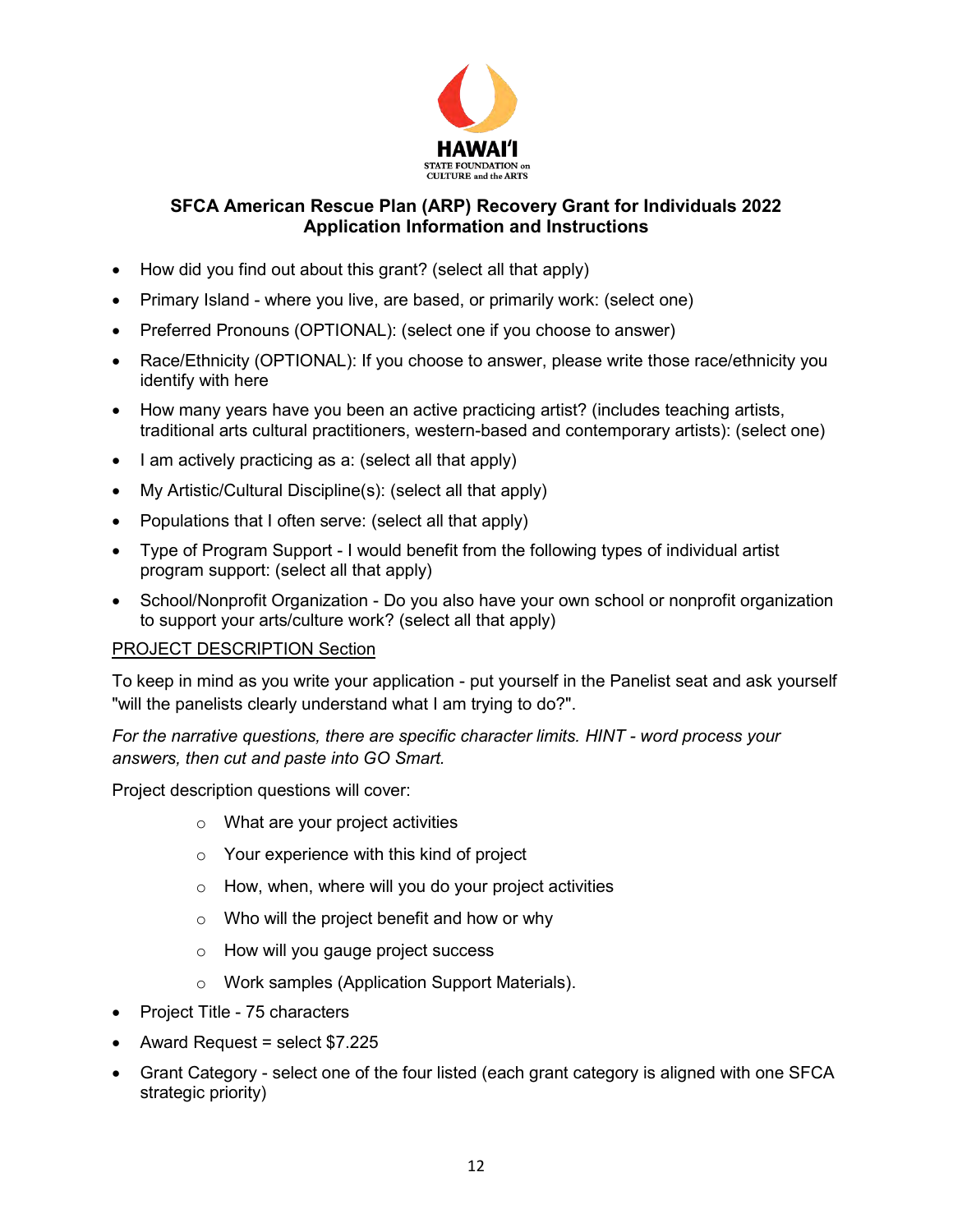

- Presenting & Performing Arts subcategory select one choice from the list
- Community Arts subcategory select one choice from the list
- How the project aligns with the grant category/strategic priority that you selected 1000 characters You can refer to the [project grant categories chart,](https://sfca.hawaii.gov/wp-content/uploads/2021/01/Biennium-Grants-Categories-2022-2023-rev01-20-2021.pdf) and You can refer to the [SFCA Strategic Priorities 2019-2023.](https://sfca.hawaii.gov/wp-content/uploads/2018/06/SFCA-Strategic-Plan-2019-2023.pdf)
- Project Director = Your Name
- Preferred Phone  $# =$  Your phone
- Email = Your email
- Project Summary 250 characters (keep it clear and concise so that reviewers who read the list of projects that we compile understand how this relates to your project title and what the project is about)
- How will the project be accomplished 2500 characters (i.e. what will you be doing as you carry out the project, how will you be implementing it)
- Project Start Date no earlier than January 1, 2022
- Project End Date no later than June 30, 2022
- Estimated timeline 1000 characters (when the proposed activities will take place provide firm or estimated dates)
- Proposed Locations 1000 characters (where the proposed activities will take place provide firm or estimated activity locations)
- Proposed Islands one or more islands that your project will directly serve select all that apply from the list
- Your experience for implementing this project 2000 characters (minimum one year experience with this type of project)
- Artist Resume/Bio (OPTIONAL): This attachment is optional if the previous question provides enough information about your minimum one year experience. If you decide to upload an Artist Resume/Bio supporting your minimum one year experience - ONE page only.

Name your file - Resume\_Your Name.pdf For example - Resume\_Individual Artist.pdf

- Does the project directly serve Native Hawaiian artists Yes or No, including you
- Intended audience and how they will be reached 1500 characters (if you will be serving any of [SFCA's priority underserved populations,](#page-5-0) include that information here)
	- o Your project may serve general audiences.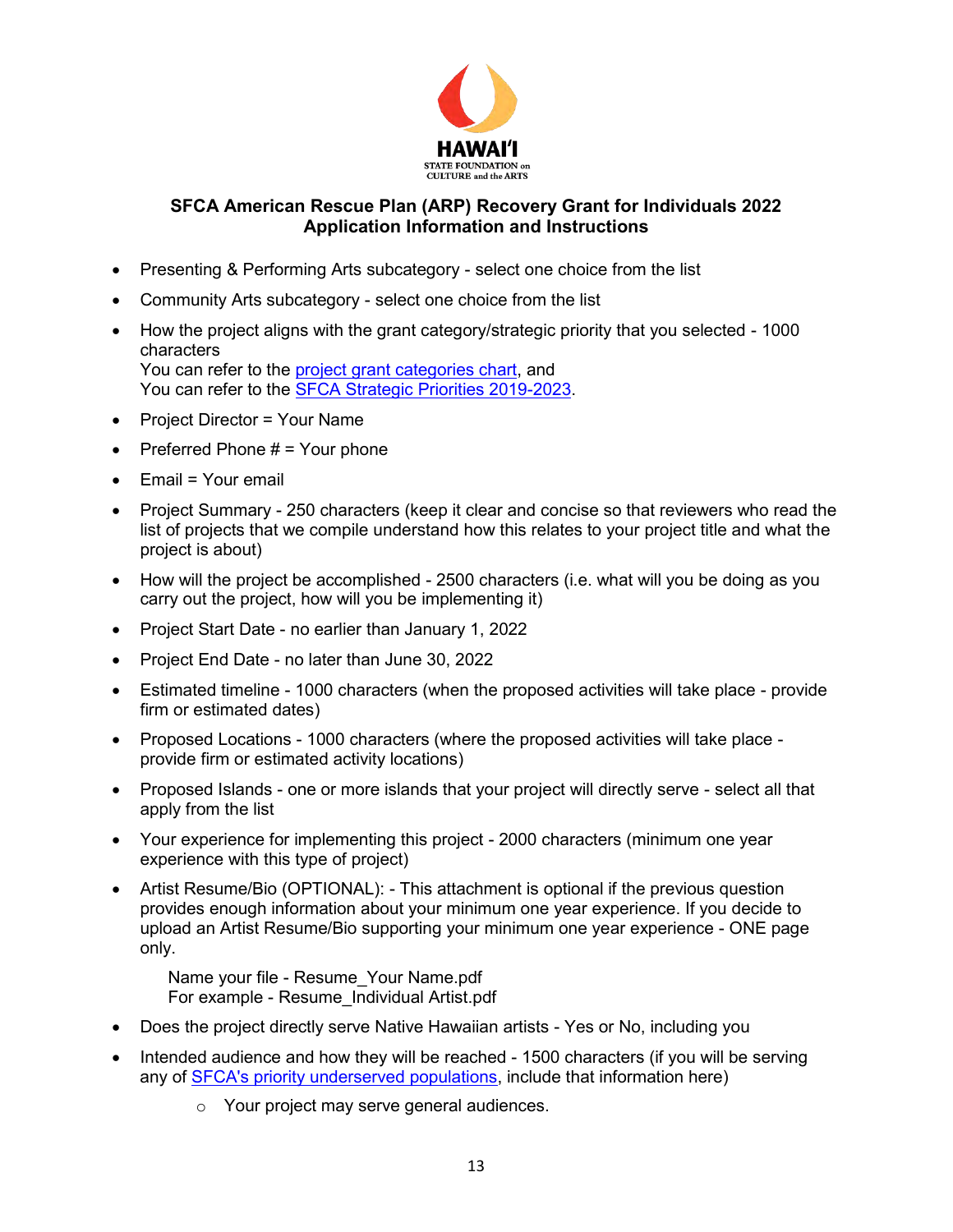

- o Your project may serve one or more, target or SFCA priority underserved population.
- Project Impact 2000 characters (how/why is this project important and particularly for your audience)
- How will success be determined 2500 characters. for example:
	- $\circ$  Quantitative measures e.g. audience attendance, number of activities, number of locations, number of learners, schools served, etc.
	- $\circ$  Qualitative measures feedback from participants, your thoughts on how to improve the project, would you do anything different, etc.
	- o In other words, how will you know that your project is successful, that you did a good job, that you met your targets.

PROJECT DESCRIPTION Section - Application Support Materials (i.e. work samples, work evidence)

Application Support Materials are required:

- Limited to ONE compiled PDF document of five (5) pages.
- Must enhance the panelists' understanding and appreciation of your application narrative.
- Upload your file in this section.
- Name your file Evidence Your Name.pdf For example - Evidence\_Individual Artist.pdf

Types of Application Support Materials:

- One or two-page photos or photomontage.
- One page with one to three embedded video or audio links with a short annotated description. Choose your video and audio samples carefully, panelists may not have time to watch or listen to a long clip. Maximum of three to five minutes in length is sufficient.
- One or two-page letter(s) from a student, teacher, parent, project participant describing the value of their experience about a similar type of work that you did in the past.
- One or two-page concert program or flyer.
- One or two page news or magazine article about a similar type of work that you did in the past.

Some Identifying and descriptive information to provide about your work samples/work evidence: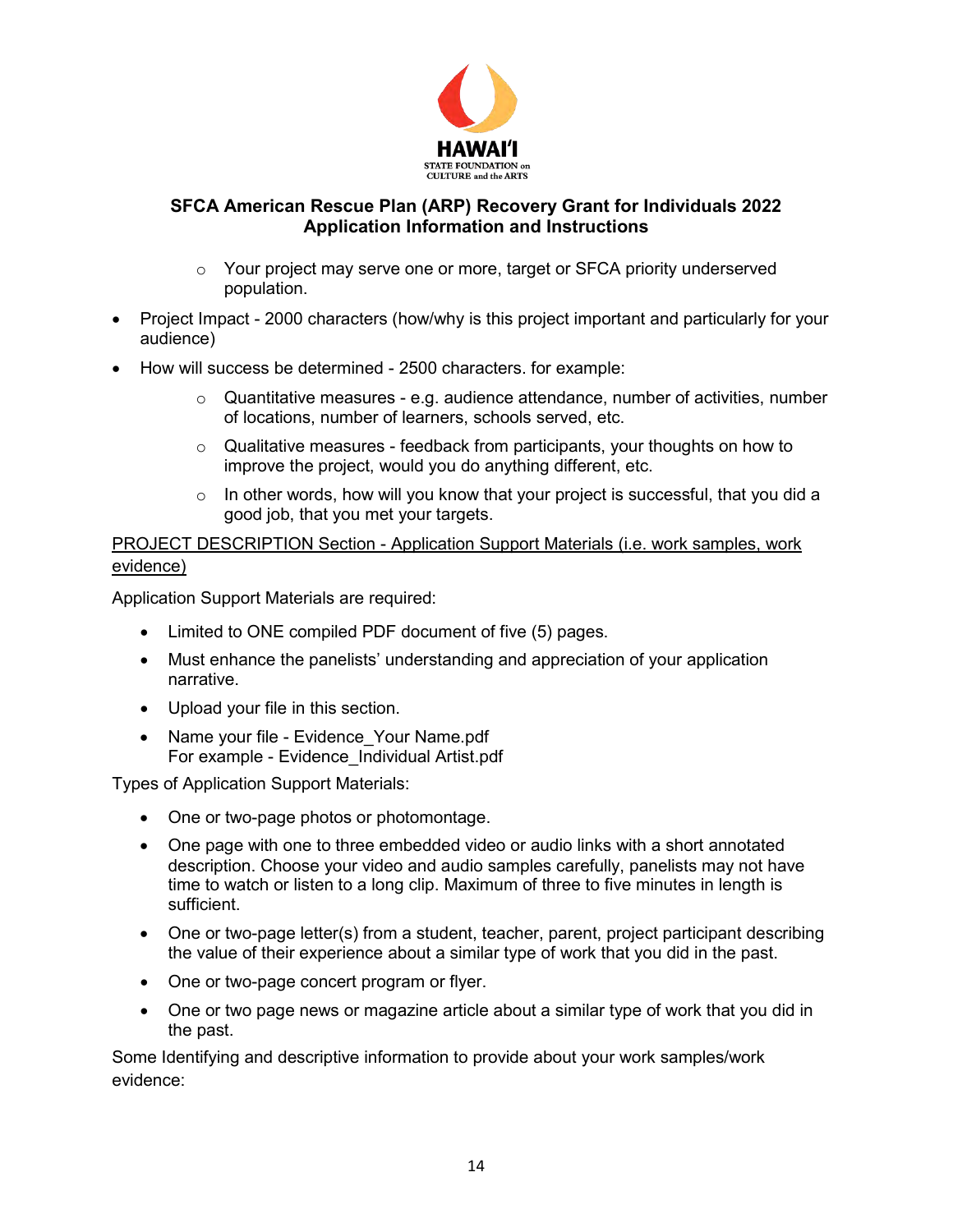

- What is it? a title or a name
- Who? identify pertinent individuals, groups
- When? if it is important for panelists to know when it took place
- Where? if it is important for panelists to know where it took place
- Why? relevance to your project

## BUDGET Sections

Budget pages are necessary for grant contracting, if your application is funded. These sections have very simple instructions for you to follow precisely and to fill only one field in each section. See the snapshots below.

• Project Budget - Expenses

| <b>PROJECT BUDGET -</b><br><b>EXPENSES</b>  | Your request for budgeted expenses is ONLY for your individual artist stipend of \$7,225. Enter zero (0) in all of the fields below EXCEPT<br>for PROGRAM/PROJECT DIRECT COSTS - Contracted Personnel & Serices, where you will enter \$7,225 in the following two fields:<br>• Total Cash Expenses<br>• SFCA Grant Request Share<br>Budgeted expenses will automatically calculate.<br>NOTE: SAVE your work frequently and before proceeding to the next page by using the blue "Save Work" at the bottom of every page. |                            |                                 |                    |
|---------------------------------------------|---------------------------------------------------------------------------------------------------------------------------------------------------------------------------------------------------------------------------------------------------------------------------------------------------------------------------------------------------------------------------------------------------------------------------------------------------------------------------------------------------------------------------|----------------------------|---------------------------------|--------------------|
|                                             |                                                                                                                                                                                                                                                                                                                                                                                                                                                                                                                           | <b>Total Cash Expenses</b> | <b>SFCA Grant Request Share</b> | In-Kind (non-cash) |
| <b>CORE PROGRAM COSTS</b>                   |                                                                                                                                                                                                                                                                                                                                                                                                                                                                                                                           |                            |                                 |                    |
| <b>Administrative &amp; Program Support</b> |                                                                                                                                                                                                                                                                                                                                                                                                                                                                                                                           | $\bf{0}$                   | $\bf{0}$                        | $\mathbf{0}$       |
| Subtotals:                                  |                                                                                                                                                                                                                                                                                                                                                                                                                                                                                                                           | $\theta$                   | $\theta$                        | $\theta$           |
|                                             |                                                                                                                                                                                                                                                                                                                                                                                                                                                                                                                           | <b>Total Cash Expenses</b> | <b>SFCA Grant Request Share</b> | In-Kind (non-cash) |
| PROGRAM/PROJECT DIRECT COSTS                |                                                                                                                                                                                                                                                                                                                                                                                                                                                                                                                           |                            |                                 |                    |
| Salaries/Wages - Program/Artistic Personnel |                                                                                                                                                                                                                                                                                                                                                                                                                                                                                                                           | $\theta$                   | $\mathbf{0}$                    | $\bf{0}$           |
| <b>Contracted Personnel &amp; Services</b>  |                                                                                                                                                                                                                                                                                                                                                                                                                                                                                                                           | 7.225                      | 7.225                           | 0                  |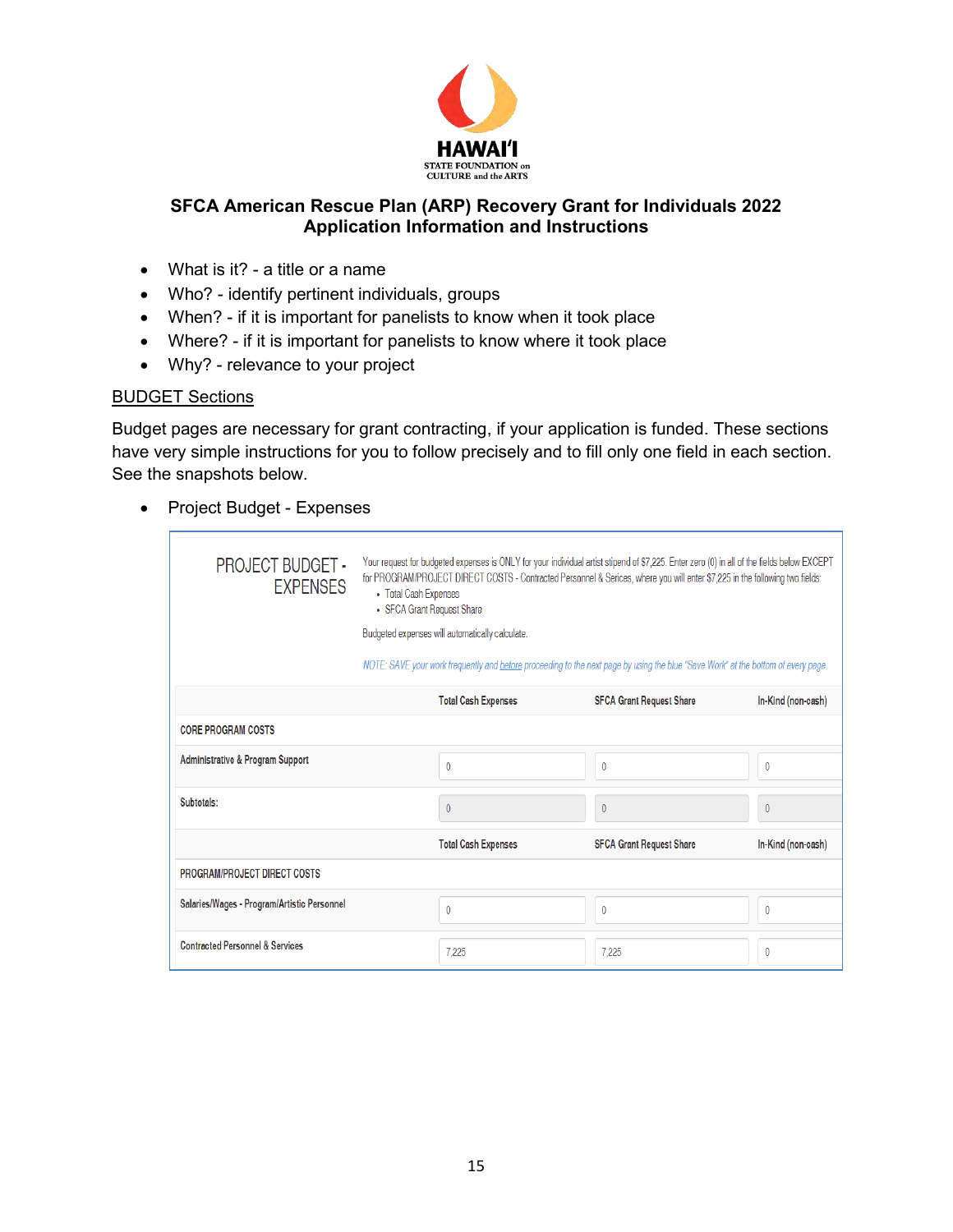

# • Project Budget - Income

| <b>PROJECT BUDGET -</b><br><b>INCOME</b> | Your request for budgeted income is ONLY for your individual artist stipend of \$7,225. Enter zero (0) in all of the fields below EXCEPT for:<br>• SFCA Grant Request (enter \$7,225)<br>Budgeted income will automatically calculate.<br>NOTE: SAVE your work frequently and before proceeding to the next page by using the blue "Save Work" at the bottom of every page. |              |
|------------------------------------------|-----------------------------------------------------------------------------------------------------------------------------------------------------------------------------------------------------------------------------------------------------------------------------------------------------------------------------------------------------------------------------|--------------|
|                                          |                                                                                                                                                                                                                                                                                                                                                                             |              |
| <b>Earned Income</b>                     |                                                                                                                                                                                                                                                                                                                                                                             | $\bf{0}$     |
| Private Funds & Applicant Cash           |                                                                                                                                                                                                                                                                                                                                                                             | $\mathbf{0}$ |
| Public Funds (fed, state, cty)           |                                                                                                                                                                                                                                                                                                                                                                             | $\mathbf{0}$ |
| <b>SFCA Grant Request</b>                |                                                                                                                                                                                                                                                                                                                                                                             | 7,225        |
| Subtotals:                               |                                                                                                                                                                                                                                                                                                                                                                             | 7,225        |
|                                          |                                                                                                                                                                                                                                                                                                                                                                             |              |
| <b>Income Totals:</b>                    |                                                                                                                                                                                                                                                                                                                                                                             | 7,225        |

## • Brief Budget Descriptions

r

| <b>BRIEF BUDGET</b><br><b>DESCRIPTIONS</b>        | Enter 'Individual Artist Stipend' in the field for Contracted Personnel & Services.<br>Enter 'N/A' in all of the remaining fields.<br>NOTE: SAVE your work frequently and before proceeding to the next page by using the blue "Save Work" at the bottom of every page. |
|---------------------------------------------------|-------------------------------------------------------------------------------------------------------------------------------------------------------------------------------------------------------------------------------------------------------------------------|
| <b>EXPENSES</b>                                   |                                                                                                                                                                                                                                                                         |
| * Administrative & Program Support:               | N/A                                                                                                                                                                                                                                                                     |
|                                                   | Character Count: 3 out of 250                                                                                                                                                                                                                                           |
| * Salaries/Wages - Program/Artistic<br>Personnel: | N/A                                                                                                                                                                                                                                                                     |
|                                                   | Character Count: 3 out of 250                                                                                                                                                                                                                                           |
| * Contracted Personnel & Services:                | <b>Individual Artist Stipend</b>                                                                                                                                                                                                                                        |
|                                                   | Character Count: 25 out of 250                                                                                                                                                                                                                                          |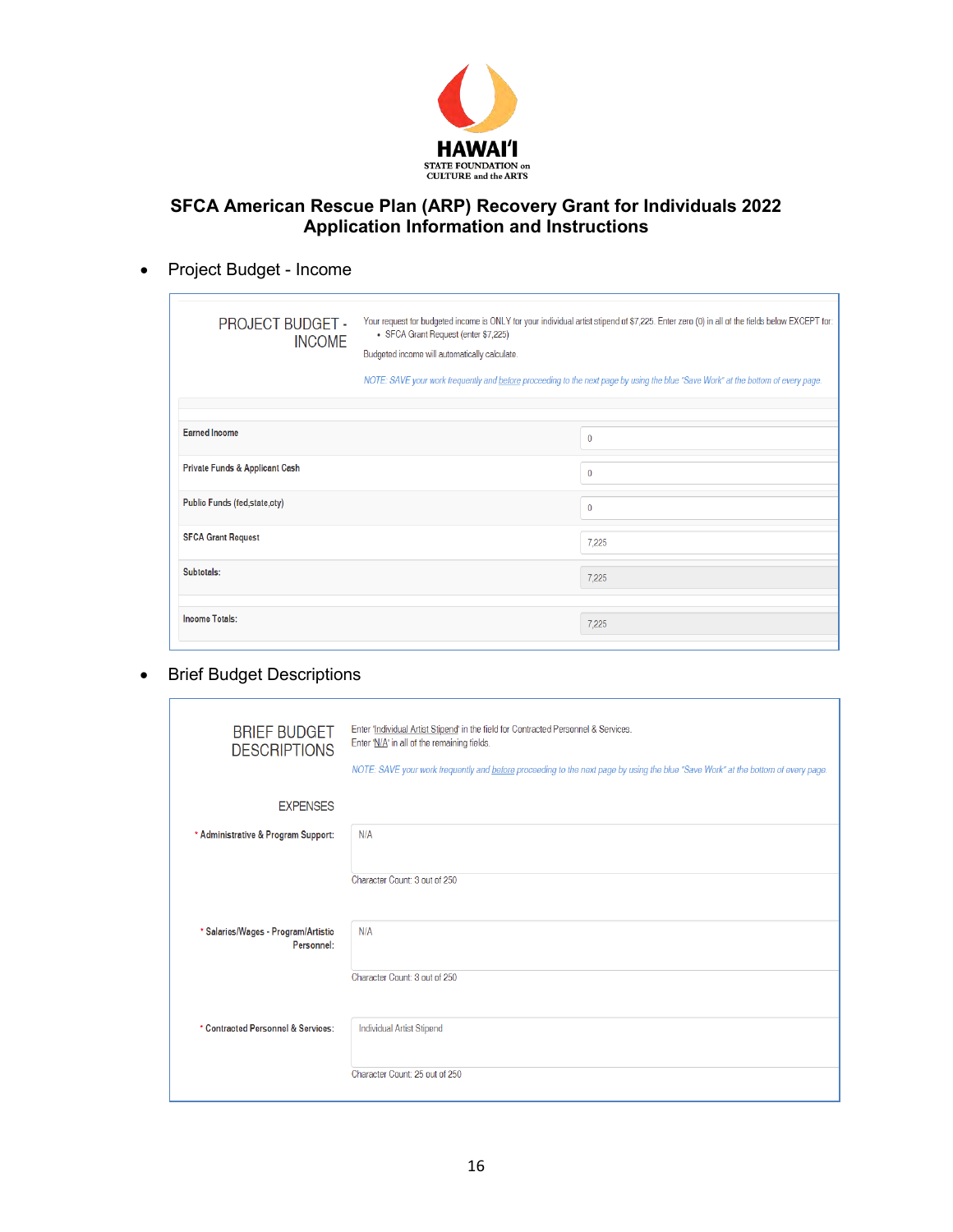

### CERTIFICATION Section

You will certify with an e-signature and date that all of your application information is accurate and complete.

| <b>CERTIFICATION</b>    | By checking the box below, I certify that the information contained in this Application is correct to the best of my knowledge and has been duly authorized by<br>me based on the terms, conditions and specifications set forth in SFCA Grant Guidelines. I understand that this form is considered to contain an electronic<br>signature and certifies that I have completed this form. |  |
|-------------------------|-------------------------------------------------------------------------------------------------------------------------------------------------------------------------------------------------------------------------------------------------------------------------------------------------------------------------------------------------------------------------------------------|--|
| *   certify:            | <b>V</b> I certify                                                                                                                                                                                                                                                                                                                                                                        |  |
| * Electronic Signature: |                                                                                                                                                                                                                                                                                                                                                                                           |  |
| * Date Signed           | 9<br>30<br>2021<br>$\checkmark$<br>$\checkmark$<br>Save Work                                                                                                                                                                                                                                                                                                                              |  |
|                         | Did I Complete This Page?                                                                                                                                                                                                                                                                                                                                                                 |  |

# <span id="page-16-0"></span>**APPLICATION REVIEW & GRANTS FUNDING**

#### **Staff Review**

 Applications received by the deadline are reviewed by Staff for eligibility and completeness. Applications that are not eligible or not complete will not be accepted. Applicants will be notified about receipt of their application.

#### **Panel Review**

- Panelists will evaluate the application on merit, need and ability to carry out the project. The project grant rubric that they will use is the same for evaluating arts and culture projects by organizations and individuals.
- Panelists will discuss their scores for each application in a panel meeting that is open to the public. Information to attend panel meetings will be made available.
- Panelists will make priority recommendations, based on the scores, from highest to lowest, which are submitted to the SFCA Board of Commissioners for review and approval of the prioritized list.

## **Grant Notification**

 Applicants will receive official notification about the status of their application after the SFCA Board of Commissioners approves the prioritized list.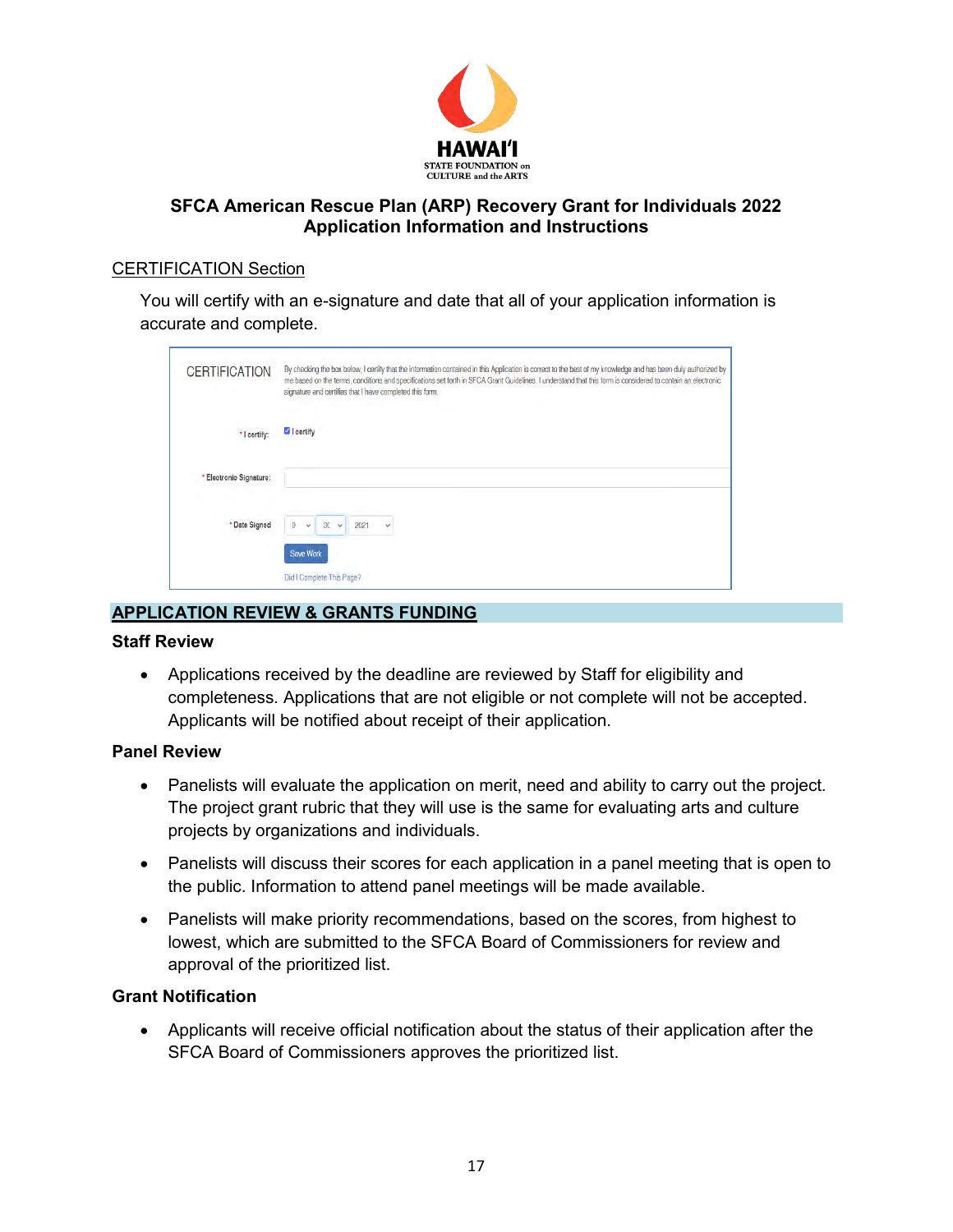

## **Grants Funding**

- Appropriations from the Legislature of the State of Hawai`i and a state partnership grant from the National Endowment for the Arts, provide public funds to support SFCA's arts and culture grants.
- The pool of available funds for the SFCA American Rescue Plan (ARP) Grant for Individual Artists 2022 is \$144,500. Each grant that is approved for funding will be \$7,225. We expect to fund twenty (20) grants.

# <span id="page-17-0"></span>**GRANTEE RESPONSIBILITIES**

- At the time of contracting, grantees must be compliant with the Hawai`i Compliance Express. It is the applicant's responsibility to monitor the compliance status to assure compliance if the application is accepted for funding.
- A final report of project accomplishments is required, submitted in the GO Smart online system. Final Reports include both quantitative and qualitative information. SFCA uses final report information for upstream reporting, its own annual report, and promotion and advocacy of culture and arts in the state.
- Grantees will submit two invoices one after contracting (first payment equal to 90% of the grant) and one at the end of the project (second and final payment - equal to 10% of the grant). The invoice form will be provided.
- Final payment a compliance certificate from Hawai`i Compliance Express must accompany the final invoice.
- Grantees will inform SFCA Staff about activities for site visits and so that SFCA can assist with promotion as needed.
- Grantees will document their project activities, which may be included as work evidence with the final report. SFCA uses this information for reporting, promotion and advocacy.

# **Public Information and Credits**

- For printed materials, such as flyers, brochures and programs, the SFCA logo and the NEA logo are to used. Crediting information can be found on the SFCA website under **[Our Brand](https://sfca.hawaii.gov/about/our-brand/)**.
- Grantees will sign and submit a *SFCA Release Form for Documentation (PDF)* at the time of grant contracting.